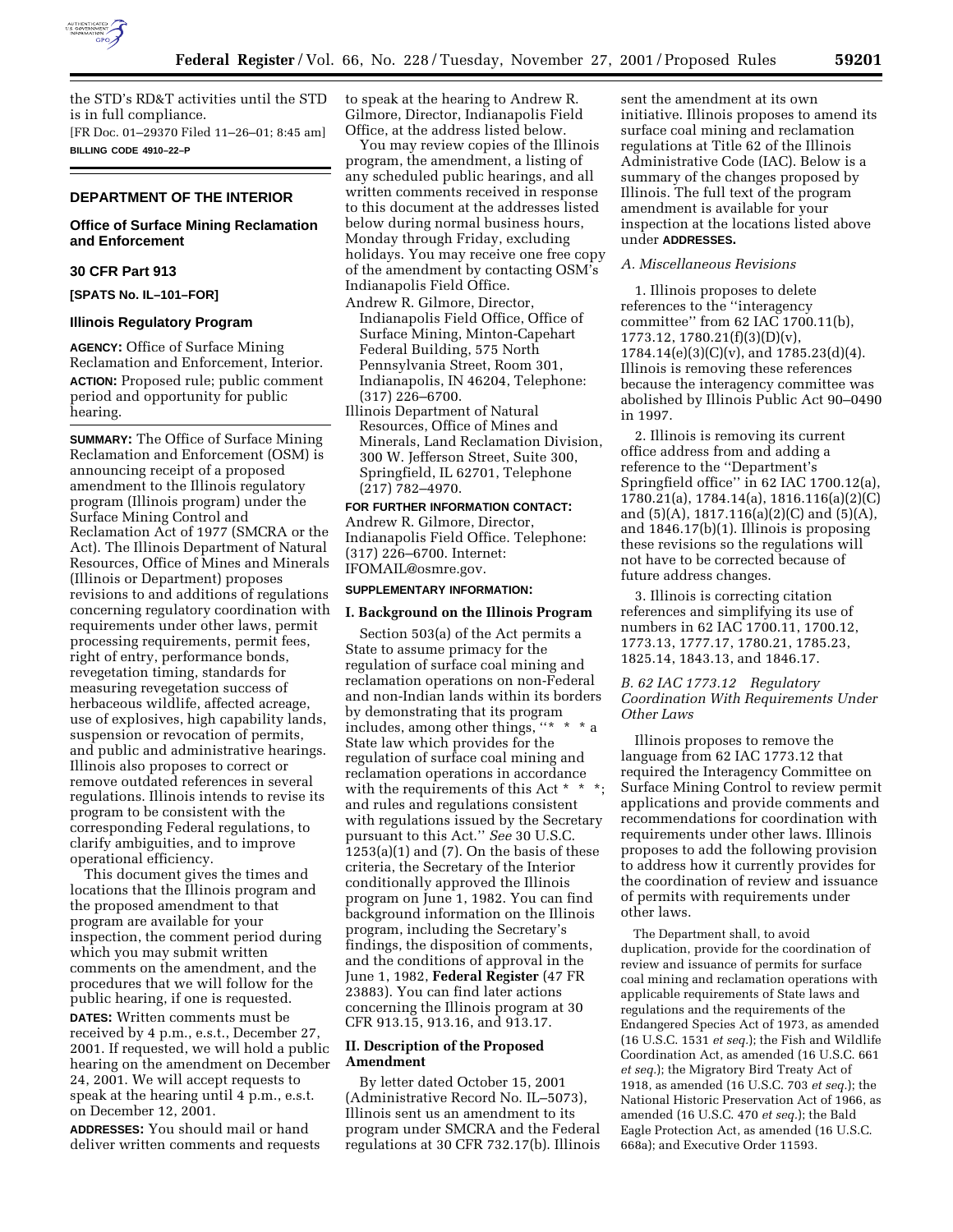# *C. 62 IAC 1773.13 Public Participation in Permit Processing*

1. Illinois is revising 62 IAC 1773.13(a)(1)(B) to require the applicant for a permit or revision application to include a map or description in the newspaper advertisement required under paragraph (1) that clearly shows or describes the precise location and boundaries of the proposed permit area and shadow area for underground mines, if applicable. If the application includes a shadow area, the map or description must differentiate between the permit area and shadow area.

2. Illinois is proposing to revise 62 IAC  $1773.13(a)(2)$  to require the applicant to file an additional copy of any changes to the permit application with the Department. The Department will forward this copy to the clerk at the courthouse of the county where the mining is proposed to occur.

## *D. 62 IAC 1773.15 Review of Permit Applications*

Illinois is revising 62 IAC  $1773.15(a)(1)$  to read as follows:

(1) The Department shall review the application for a permit, revision, or renewal; written comments and objections submitted; and records of any informal conference or hearing held on the application and, either

(A) Issue a written decision, in accordance with Section 1773.19, either granting or denying the application. If a public hearing is held under Section 1773.14, the decision shall be made within 60 days after the close of the public hearing, unless a later time is necessary to provide an opportunity for a hearing under subsection  $(b)(3)$  below; or

(B) Issue a written decision requiring modification of the application. If a public hearing is held under Section 1773.14, the decision to require modifications shall be made within 60 days after the close of the public hearing.

(i) If the applicant does not submit the required modifications to the Department within one year of the date of receipt of notification of the need for modifications, the Department shall issue a written finding in accordance with Section 1773.19 denying the application. The Department may issue an extension to this time limit if the applicant can demonstrate just cause for doing so.

(ii) Upon receipt of the applicant's responses to the required modifications, the Department shall review the responses and issue a written decision, in accordance with Section 1773.19, either granting or denying the application.

## *E. 62 IAC 1777.17 Permit Fees*

1. Illinois is redesignating the existing provisions at subsections (a) through (d) as new subsections (b) through (e). Illinois is then adding the following new provision at subsection (a):

(a) After a permit application under 62 Ill. Adm. Code 1772 through 1785 has been

deemed approvable, but before a permit is issued in accordance with Section 1773.19, the Department shall notify the applicant in writing of the amount of fee required for the permit.

2. Illinois is proposing to revise the introductory paragraph of newly designated subsection (c) by adding the language ''are payable as a lump sum or in equal annual increments for the permit term and.'' Illinois is removing similar language from subsection (c)(1). As proposed revised subsections (c) and (c)(1) read as follows:

(c) Permit fees are payable as a lump sum or in equal annual increments for the permit term and shall be determined as follows:

(1) The permit fee for areas to be surface mined is \$125.00 per bonded acre;

3. Illinois proposes to revise newly designated subsection (e) to read as follows:

(e) Failure to submit permit fees within 1 year after notification of the required fee amount shall result in the application being deemed null and void. The Department may issue an extension to this time limit if the applicant can demonstrate just cause for doing so.

## *F. 62 IAC 1778.15 Right of Entry Information*

Illinois proposes to remove a reference to planned subsidence operations from subsection (e).

*G. 62 IAC 1785.23 Minor Underground Mine Facilities Not at or Adjacent to the Processing or Preparation Facility or Area*

Illinois proposes to revise 62 IAC  $1785.23(d)(4)$  to read as following:

Other state agencies deemed appropriate by the Department shall be given copies of the application and provided 30 days from the date of receipt to submit comments.

### *H. 62 IAC 1800.11 Requirement To File a Bond*

Illinois is revising 62 IAC 1800.11(a) to require the Department to notify a permit applicant in writing of the amount of bond required to ensure reclamation of the permit area. The permit applicant then has one year to submit a performance bond. The Department will consider the permit application null and void if the applicant does not submit the bond within the time specified. The Department may issue an extension of the time limit if the applicant can demonstrate just cause for doing so.

# *I. 62 IAC 1800.40 Requirement To Release Performance Bonds*

Illinois proposes to revise 62 IAC 1800.40 by reversing the order of the provisions in existing subsections (d) and (e).

1. Redesignated subsection (d) concerns the right that specified persons have to file objections to a proposed bond release. Illinois is revising this subsection by adding language to clarify that these persons also have the right to request a public hearing.

2. Redesignated subsection (e) concerns the right that specified persons have to request a hearing if the Department disapproves an application for release of bond. Illinois is revising this subsection by removing the language that allowed an opportunity for a public hearing and replacing it with the following language that allows an administrative hearing:

The permittee, the surety, and any person with an interest in collateral as provided for in Section 1800.21(e) may request an administrative hearing on the disapproval of bond release by filing a request for hearing in accordance with the procedures set forth in 62 Ill. Adm. Code 1847.3.

# *J. 62 IAC 1816.113 (Surface Mining) and 62 IAC 1817.113 (Underground Mining) Revegetation Timing*

Illinois is adding a new provision at subsection (b) to establish a time frame for the planting of trees and shrubs. Illinois is requiring trees and shrubs to be planted within two years after replacement of the plant-growth medium.

# *K. 62 IAC 1816.117 (Surface Mining) and 62 IAC 1817.117 (Underground Mining) Revegetation-Tree, Shrub, and Herbaceous Wildlife Vegetation*

Illinois proposes to revise 62 IAC 1816.117 and 1817.117 by adding the following standard for measuring revegetation success for areas reclaimed to herbaceous wildlife to new subsection (e):

(e) For areas where herbaceous vegetation plants are used for fish and wildlife habitat (including shelter belts), or recreation land uses, vegetative ground cover of approved species shall not be less than required to achieve the approved post-mining land use and shall be adequate to control erosion and shall not be less than 70% during the last year of the responsibility period. Planting arrangements such as hedgerows, border plantings, clump plantings, shelterbelts, and open herbaceous areas which increase diversity within wildlife areas may be approved by the Department on a case-bycase basis prior to planting such areas.

## *L. 62 IAC 1816.1907 Affected Acreage Map*

Illinois is revising 62 IAC 1816.190(b) to require that areas affected by auger mining must be shown on the annual affected acreage map.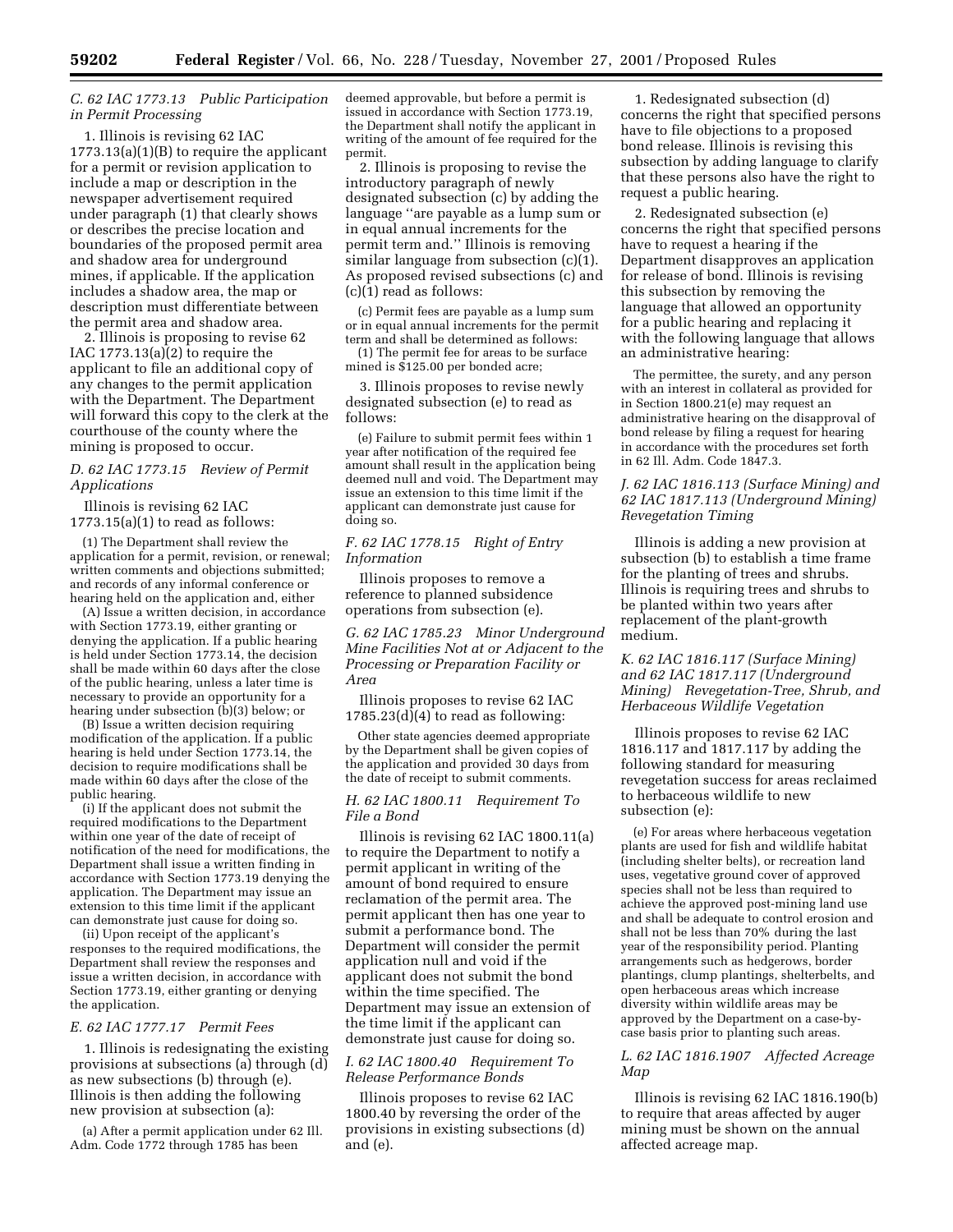# *M. 62 IAC 1817.64 Use of Explosives— General Performance Standards*

Illinois is revising 62 IAC 1817.64(c) by replacing the existing language with the following language:

(c) All blasting shall be conducted between sunrise and sunset unless nighttime blasting is approved by the Department based upon a showing by the operator that the public will be protected from adverse noise and other impacts. Protection from adverse noise may include alternatives to the audible warning requirement specified in Section 1817.66(b). The Department may specify more restrictive time periods for blasting.

### *N. 62 IAC 1817.66 Use of Explosives-Blasting Signs, Warnings, and Access Control*

Illinois is revising 62 IAC 1817.66(b) by removing the following sentence: ''The requirement to supply daily notice may be fulfilled by the audible warning signals.''

## *O. 62 IAC 1825.14 High Capability Lands*

Illinois is revising 62 IAC 1825.14(e)(2) to require permittees to do soil compaction alleviation on lands reclaimed to high capability standards unless it can be shown that the productivity standards of 62 IAC  $1816.116(a)(3)(C)$  have been, or could be met, without compaction alleviation on areas reclaimed in a similar manner.

### *P. 62 IAC 1843.13 Suspension or Revocation of Permits*

Illinois is revising 62 IAC 1843.13(c) by adding a new paragraph at (c)(3) that requires the Department to notify the surety or other bond holder in writing when it issues a show cause order to the permittee.

## *Q. 62 IAC 1847.3 Permit and Related Administrative Hearings*

Illinois is revising 62 IAC 1847.3(a) to clarify that the procedures outlined in this section apply to, among other things, review of bond release decisions under 62 IAC 1847.9(i). Illinois is also adding the following provision at the end of the paragraph: ''A request for hearing is deemed filed the day it is received by the Department.''

### *R. 62 IAC 1847.9 Bond Release Public Hearings*

Illinois is revising 62 IAC 1847.9 to clearly differentiate between a public hearing and an administrative review hearing for bond release decisions. The Department will use the provisions in this section for public hearings on proposed bond releases.

1. At subsection (b), Illinois added the word ''public'' between the words ''bond release'' and ''hearings.''

2. Illinois removed the provision at existing subsection (c) concerning a prehearing conference and redesignated existing subsection (d) as new subsection (c).

3. Illinois removed the provision at existing subsection (e) concerning a settlement agreement and added the following new provision at new subsection (d):

(d) The Department shall appoint a hearing officer to conduct the hearing. The hearing officer shall be a licensed attorney or an employee of the Department. The hearing officer shall conduct a fair hearing and shall take all necessary action to avoid delay, to maintain order, and to develop a clear and complete record. He or she shall have all powers necessary to these ends, including but not limited to the power to change the time and place of the hearing and adjourn the hearing from time to time or from place to place within the county of the surface coal mining and reclamation operation and to give due notice of such action consistent with the notice requirement of subsection (c).

4. Illinois removed the provision at existing subsection (f) concerning a summary disposition and added the following new provision at new subsection (e):

(e) The hearing shall be informal. (1) All participants in the public hearing shall have the right to be represented by counsel, or by some other authorized representative.

(2) The hearing officer shall allow the applicant and any interested persons to present data, views or arguments relevant to the bond release application.

(3) Where necessary in order to prevent undue prolongation of the hearing, the hearing officer shall establish a time period during which the participants shall be heard. Every effort will be made to allow all persons who wish to make a statement to do so.

(4) A verbatim transcript of the hearing shall be maintained by a court reporter appointed by the Department, and shall constitute a part of the record. Copies of the transcript shall be furnished, at cost, upon request to the court reporter. Such record shall be maintained by the Department and shall be accessible to the public at the Department's Springfield Office until final release of the applicant's reclamation performance bond.

(5) The record shall remain open for additional written statements responsive to statements or other documents for 10 days following the close of the hearing, or for such other reasonable time as the hearing officer may direct.

5. Illinois removed the provision at existing subsection (g) concerning burden of proof and added a new provision at new subsection (f) to provide that the hearing need not be held if the hearing request is withdrawn.

6. Illinois is redesignating existing subsection (h) as new subsection (g). Illinois is revising the second sentence to require the record of a public hearing to be maintained and available to the public until at least 60 days after the Department's final decision on the bond release application.

7. Illinois is redesignating existing subsection (i) as new subsection (h) and revising the provision to require the Department to issue and serve its bond release decision, by certified mail, to each party who participated in the hearing.

8. Illinois is removing the provisions in existing subsections (j) and (k).

9. Illinois is redesignating existing subsection (l) as new subsection (i) and revising it to read as follows:

(i) Any person with a valid legal interest who either filed written objections to the bond release or were a party to the public hearing may request an administrative hearing on the Department's final decision on the bond release application by filing a request for hearing in accordance with the procedures set forth in 62 Ill. Adm. Code 1847.3.

## **III. Public Comment Procedures**

Under the provisions of 30 CFR 732.17(h), we are seeking comments on whether the proposed amendment satisfies the applicable program approval criteria of 30 CFR 732.15. If we approve the amendment, it will become part of the Illinois program.

*Written Comments:* If you submit written or electronic comments on the proposed rule during the 30-day comment period, they should be specific, should be confined to issues pertinent to the notice, and should explain the reason for your recommendation(s). We may not be able to consider or include in the Administrative Record comments delivered to an address other than the one listed above (*see* **ADDRESSES**).

*Electronic Comments:* Please submit Internet comments as an ASCII, WordPerfect, or Word file avoiding the use of special characters and any form of encryption. Please also include ''Attn: SPATS NO. IL–101–FOR'' and your name and return address in your Internet message. If you do not receive a confirmation that we have received your Internet message, contact the Indianapolis Field Office at (317) 226– 6700.

*Availability of Comments:* Our practice is to make comments, including names and home addresses of respondents, available for public review during regular business hours at OSM's Indianapolis Field Office (*see* **ADDRESSES**). Individual respondents may request that we withhold their home address from the administrative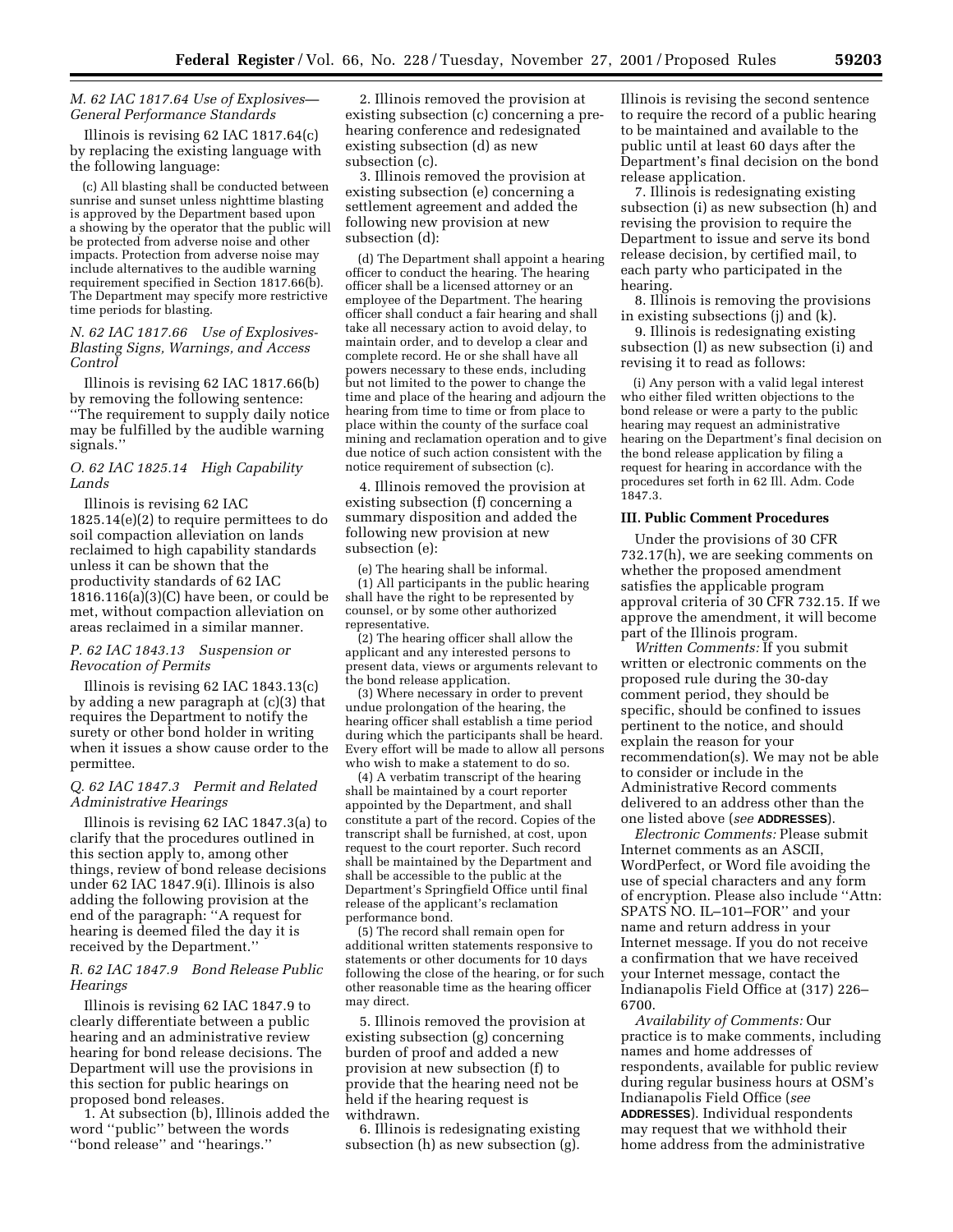record, which we will honor to the extent allowable by law. There also may be circumstances in which we would withhold from the administrative record a respondent's identity, as allowable by law. If you wish us to withhold your name and/or address, you must state this prominently at the beginning of your comment. However, we will not consider anonymous comments. We will make all submissions from organizations or businesses, and from individuals identifying themselves as representatives or officials of organizations or businesses, available for public inspection in their entirety.

*Public Hearing:* If you wish to speak at the public hearing, contact the person listed under **FOR FURTHER INFORMATION CONTACT** by 4 p.m., e.s.t. on December 12, 2001. We will arrange the location and time of the hearing with those persons requesting the hearing. If no one requests an opportunity to speak at the public hearing, the hearing will not be held.

To assist the transcriber and ensure an accurate record, we request, if possible, that each person who speaks at a public hearing provide us with a written copy of his or her testimony. The public hearing will continue on the specified date until all persons scheduled to speak have been heard. If you are in the audience and have not been scheduled to speak and wish to do so, you will be allowed to speak after those who have been scheduled. We will end the hearing after all persons scheduled to speak and persons present in the audience who wish to speak have been heard.

If you are disabled and need a special accommodation to attend a public hearing, contact the person listed under **FOR FURTHER INFORMATION CONTACT.**

*Public Meeting:* If only one person requests an opportunity to speak at a hearing, a public meeting, rather than a public hearing, may be held. If you wish to meet with us to discuss the proposed amendment, you may request a meeting by contacting the person listed under **FOR FURTHER INFORMATION CONTACT.** All such meetings are open to the public and, if possible, we will post notices of meetings at the locations listed under **ADDRESSES.** We will also make a written summary of each meeting a part of the Administrative Record.

#### **IV. Procedural Determinations**

# *Executive Order 12866—Regulatory Planning and Review*

This rule is exempt from review by the Office of Management and Budget under Executive Order 12866.

### *Executive Order 12630—Takings*

This rule does not have takings implications. This determination is based on the analysis performed for the counterpart Federal regulations.

# *Executive Order 13132—Federalism*

This rule does not have federalism implications. SMCRA delineates the roles of the Federal and State governments with regard to the regulation of surface coal mining and reclamation operations. One of the purposes of SMCRA is to ''establish a nationwide program to protect society and the environment from the adverse effects of surface coal mining operations.'' Section 503(a)(1) of SMCRA requires that State laws regulating surface coal mining and reclamation operations be ''in accordance with'' the requirements of SMCRA, and section 503(a)(7) requires that State programs contain rules and regulations ''consistent with'' regulations issued by the Secretary under SMCRA.

# *Executive Order 12988—Civil Justice Reform*

The Department of the Interior has conducted the reviews required by section 3 of Executive Order 12988 and has determined that, to the extent allowed by law, this rule meets the applicable standards of subsections (a) and (b) of that section. However, these standards are not applicable to the actual language of State regulatory programs and program amendments because each program is drafted and promulgated by a specific State, not by OSM. Under sections 503 and 505 of SMCRA (30 U.S.C. 1253 and 1255) and 30 CFR 730.11, 732.15, and 732.17(h)(10), decisions on proposed State regulatory programs and program amendments submitted by the States must be based solely on a determination of whether the submittal is consistent with SMCRA and its implementing Federal regulations and whether the other requirements of 30 CFR parts 730, 731, and 732 have been met.

## *Executive Order 13211—Regulations That Significantly Affect The Supply, Distribution, or Use of Energy*

On May 18, 2001, the President issued Executive Order 13211 which requires agencies to prepare a Statement of Energy Effects for a rule that is (1) considered significant under Executive Order 12866 and (2) likely to have a significant adverse effect on the supply, distribution, or use of energy. Because this rule is exempt from review under Executive Order 12866 and is not expected to have a significant adverse

effect on the supply, distribution, or use of energy, a Statement of Energy Effects is not required.

## *National Environmental Policy Act*

Section 702(d) of SMCRA (30 U.S.C. 1292(d)) provides that a decision on a proposed State regulatory program provision does not constitute a major Federal action within the meaning of section 102(2)(C) of the National Environmental Policy Act (NEPA) (42 U.S.C. 4332(2)(C)). A determination has been made that such decisions are categorically excluded from the NEPA process (516 DM 8.4.A).

### *Paperwork Reduction Act*

This rule does not contain information collection requirements that require approval by the Office of Management and Budget under the Paperwork Reduction Act (44 U.S.C. 3507 *et seq.*).

### *Regulatory Flexibility Act*

The Department of the Interior has determined that this rule will not have a significant economic impact on a substantial number of small entities under the Regulatory Flexibility Act (5 U.S.C. 601 *et seq.*). The State submittal which is the subject of this rule is based upon counterpart Federal regulations for which an economic analysis was prepared and certification made that such regulations would not have a significant economic effect upon a substantial number of small entities. Accordingly, this rule will ensure that existing requirements previously promulgated by OSM will be implemented by the State. In making the determination as to whether this rule would have a significant economic impact, the Department relied upon the data and assumptions for the counterpart Federal regulations.

## *Small Business Regulatory Enforcement Fairness Act*

This rule is not a major rule under 5 U.S.C. 804(2), the Small Business Regulatory Enforcement Fairness Act. This rule:

a. Does not have an annual effect on the economy of \$100 million.

b. Will not cause a major increase in costs or prices for consumers, individual industries, federal, state, or local government agencies, or geographic regions.

c. Does not have significant adverse effects on competition, employment, investment, productivity, innovation, or the ability of U.S.-based enterprises to compete with foreign-based enterprises.

This determination is based upon the fact that the State submittal which is the